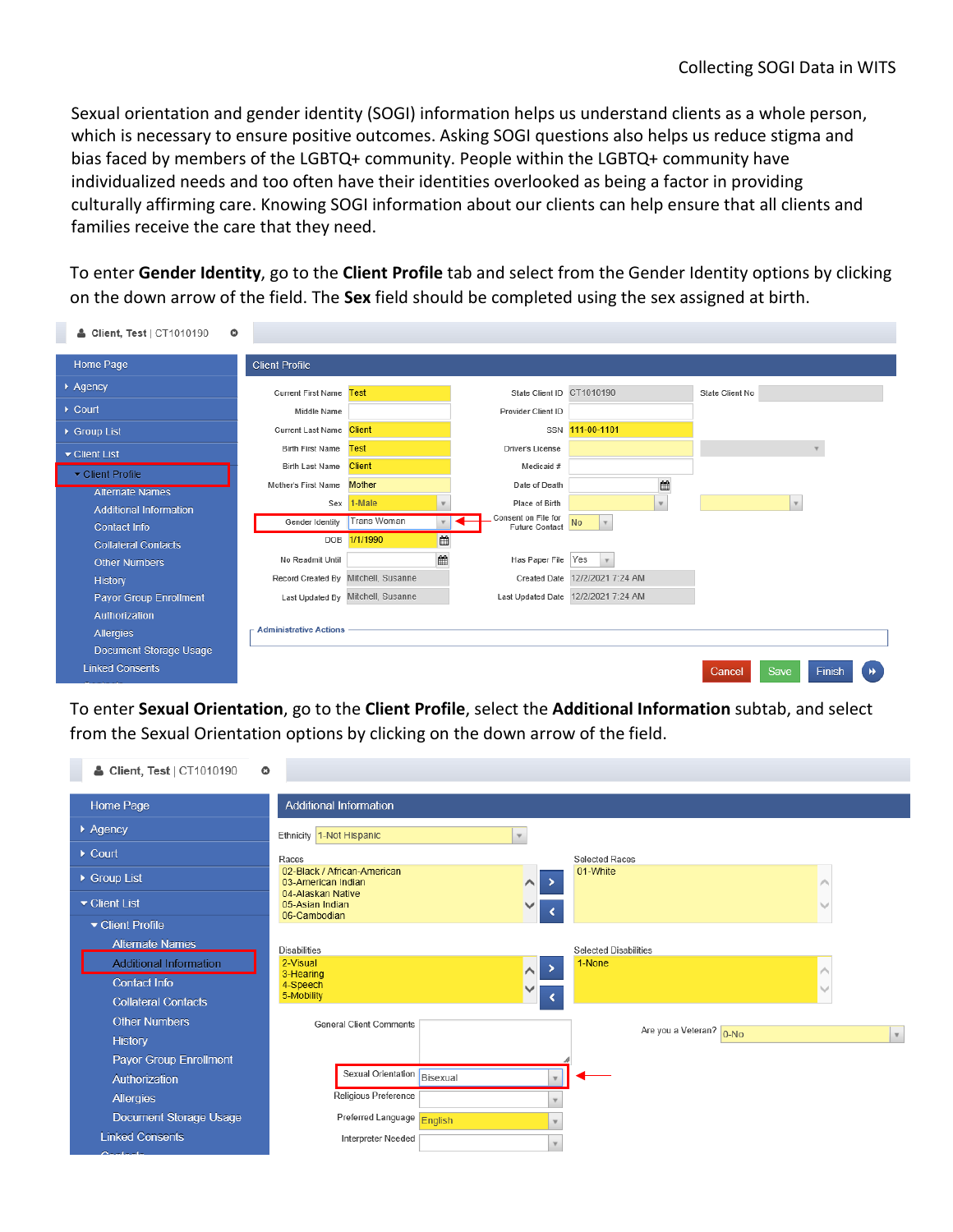As part of the intake process, BHRS asks how people identify their sexual orientation and gender identity (SOGI).

Everyone is asked questions about sexual orientation and gender identity. SOGI information helps us understand you as a whole person, which is necessary to ensure positive outcomes. Asking SOGI questions also helps us reduce stigma and bias faced by members of the LGBTQ+ community.

People within the LGBTQ+ community have individualized needs and too often have their identities overlooked as being a factor in providing culturally affirming care.

Knowing SOGI information about our clients can help ensure that all clients and families receive the care that they need.

This information will remain confidential and is protected under Marin County's non-discrimination policy.

Marin County Behavioral Health and Recovery Services Website:

[https://www.marinbhrs.org](http://www.marinbhrs.org/)/

# **The BHRS LGBTQ+ Collaborative**

The BHRS LGBTQ+ Collaborative is open to LGBTQ+ identified residents of Marin who want to help develop resources, trainings, and oversight of BHRS services to ensure an inclusive and affirming environment for the LGBTQ+ community receiving care through BHRS and our contracted providers.

The LGBTQ+ Collaborative is dedicated to building and maintaining a safe, inclusive, and equitable environment for LGBTQ+ clients, employees, and families of Marin county. The LGBTQ+ Collaborative recognizes the stress associated with holding intersectional identities and aims to bring light to issues of marginalization within the LGBTQ+ community by lifting up voices of people of color within the LGBTQ+ community.

# **[Contact](mailto:bhrs_lgbtq@marincounty.org)**

bhrs lgbtq@marincounty.org

Please use the QR code to provide any comments or suggestions you have related to LGBTQ+ services provided through BHRS or our contracted providers.



# **Behavioral Health and Recovery Services**

**Client Guide to Sexual Orientation and Gender Identity (SOGI)**